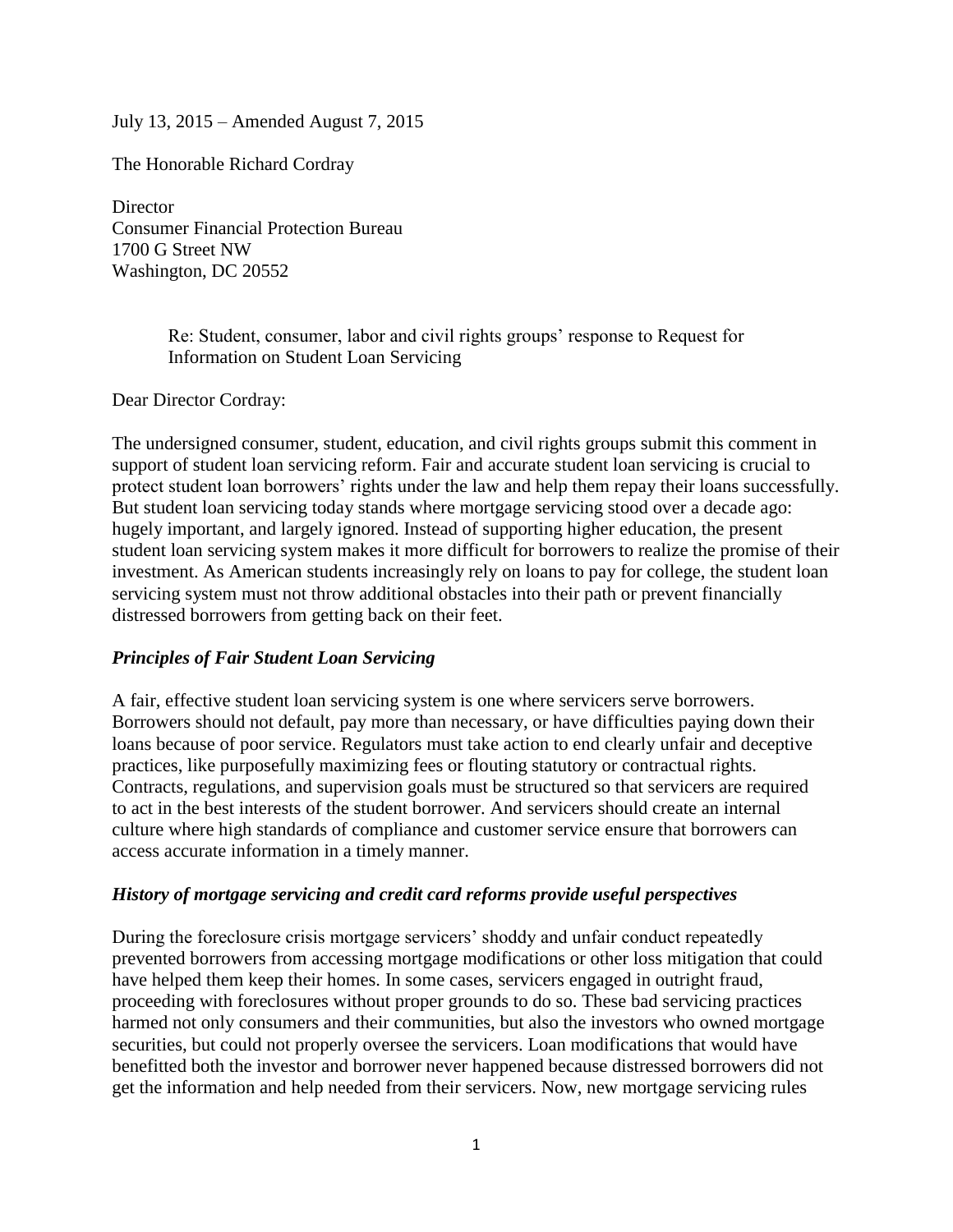require servicers to act on loss mitigation programs they have on their books, to respond in a timely way, and provide clearer information to borrowers.

Although student loans and mortgage loans differ in some key respects, in both cases good servicing can make the difference between success and failure in repayment, and can protect borrowers' contractual and statutory rights. Far too many student loan borrowers face distress and default because of student loan servicers' failure to help them access relief, like income-based repayment plans for federal loans, or modification of private education loans. Taking a cue from mortgage servicing reforms, improved student loan servicing could address many common problems, including payment processing, error resolution, transfer of servicers, and interest rate notifications.

Credit card reforms also underscore the need and potential for student loan servicing reforms. Many complaints of private education loan borrowers today echo those of credit card borrowers prior to the protections of the 2009 CARD Act. Prior to the CARD Act, consumers with credit card debt faced many unfair servicing practices that hurt their ability to promptly pay down their balances and unfairly increased their costs. For example, credit card companies would allocate payments in a way that maximized interest to them, take too long to post payments, or charge unfair late fees. The CARD Act stopped these practices, and has saved consumers tens of billions in unfair charges, while reducing risk to the industry and preserving consumers' access to affordable credit. Today, private education loan borrowers make similar complaints about unfair payment processing, late fees, and universal default policies. They deserve the same protections as credit card borrowers now enjoy.

## *Servicemember rights need greater protection*

The Servicemembers Civil Relief Act (SCRA) gives servicemembers the right to an interest rate cap while on active duty, but servicer neglect and misconduct can prevent them from getting this benefit. Recent enforcement and supervisory actions against student loan servicers for SCRA violations by the Department of Justice, Federal Deposit Insurance Corporation, and the CFPB demonstrate an urgent need for more active oversight of servicer compliance with the SCRA.

## *Poor servicing opens the door to fraudsters*

Student loan repayment options can be complex and intimidating, even for the most highly educated graduates. Unfair and substandard servicing practices may further confuse borrowers about their options. This confusion opens the door to scammers purporting to advise borrowers about their options and mislead them into thinking they need to pay large upfront fees to enroll in free income-based repayment plans or to consolidate their loans. State attorneys general and the CFPB have sued fraudsters taking advantage of borrowers – but the practice will continue to flourish as long as student loan servicers fail to adequately communicate with and assist borrowers.

## *Better data needed*

The current gaps in both federal and private education loan data pose serious obstacles for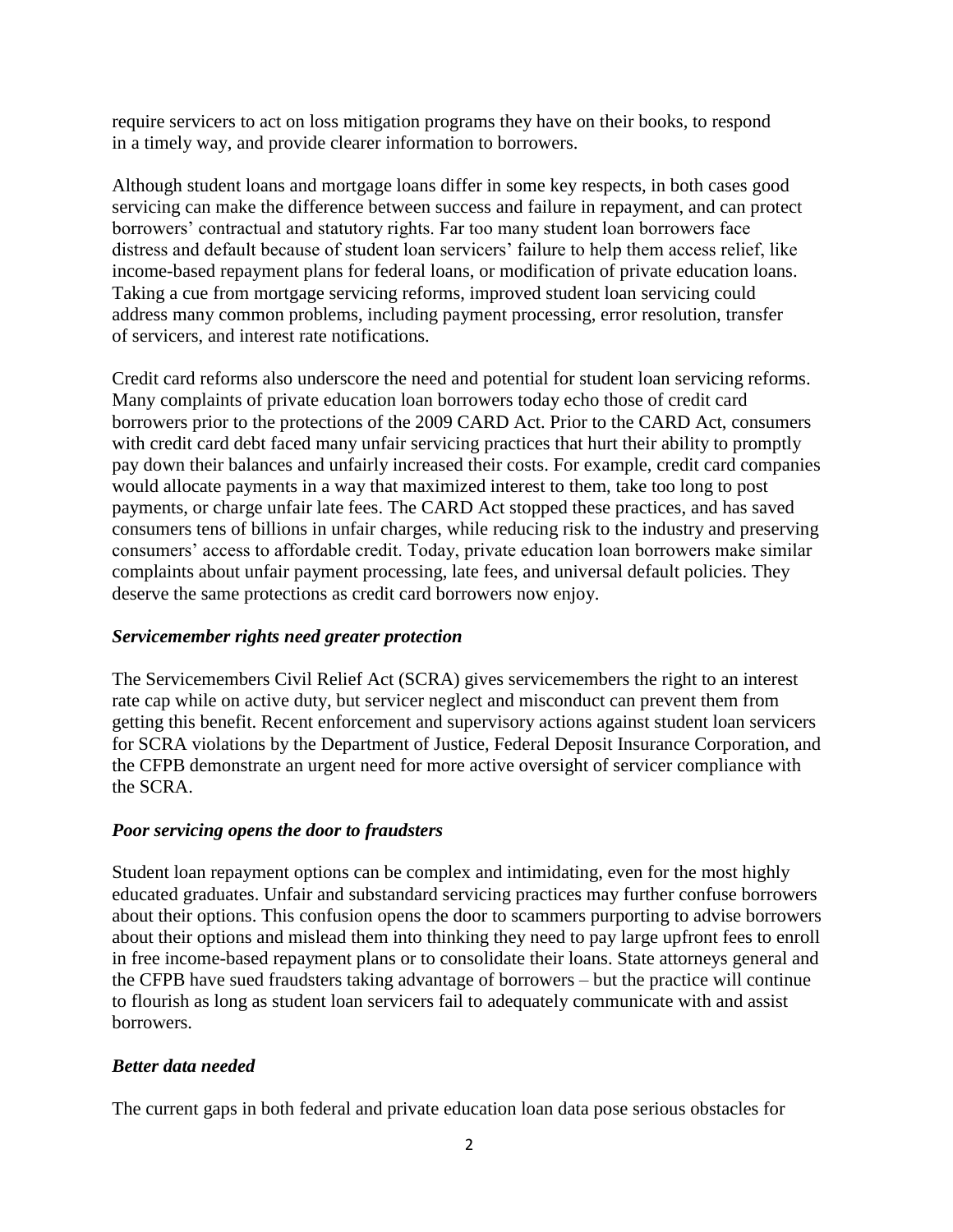policymakers and other stakeholders seeking to determine how student loan servicing can better serve consumers.

More than two out of five (41%) outstanding student loan dollars are from private education loans and Federal Family Education Loans (FFEL) for which there are no servicer-level data, and in some cases no data at all, on loan status, terms, or repayment plans. Even for Federal Direct Loans, key data are not available to evaluate the effectiveness of student loan servicers, such as the share of each servicer's portfolio in delinquency, the share that goes into default, and the share of borrowers in income-driven repayment who successfully recertify their income each year.

There is also a need for annual data on borrowing behavior and outcomes broken out by the demographic characteristics of borrowers, such as by race and income. Those data, currently only available from sample surveys conducted every four to eight years, would help shed light on whether certain populations are experiencing a heavier burden of loan debt, being serviced differently, and/or experiencing disproportionately poor outcomes, such as delinquency and default.

Finally, more *school-level* data on federal loans would help policymakers identify if borrowers are being placed in forbearance or deferment when it is not in their best interest, either to delay defaults until after the period when schools are held accountable or because it is easier for the servicer to do so than to place them in a more appropriate repayment plan.

## *The CFPB and Department of Education should protect borrowers from unfair, illegal, and bad servicing practices*

Student loan borrowers must be treated fairly during the life of their loans. Student loans, especially federal loans, are intended to help students gain a firm financial footing through higher education. Student loan servicing must be reformed to reflect this goal of helping students succeed. The CFPB should aggressively explore all available avenues, including formal rulemaking, guidance, enforcement actions, and supervision, and work closely with the Department of Education to ensure proper oversight of Direct and FFEL student loan servicers.

Thank you for the opportunity to comment on the Request for Information. We appreciate your continued dedication to protecting student loan borrowers.

Sincerely,

# **National Signatories**

AFL-CIO American Association of State Colleges and Universities Americans for Financial Reform Center for Responsible Lending Consumer Action Consumer Federation of America Consumers Union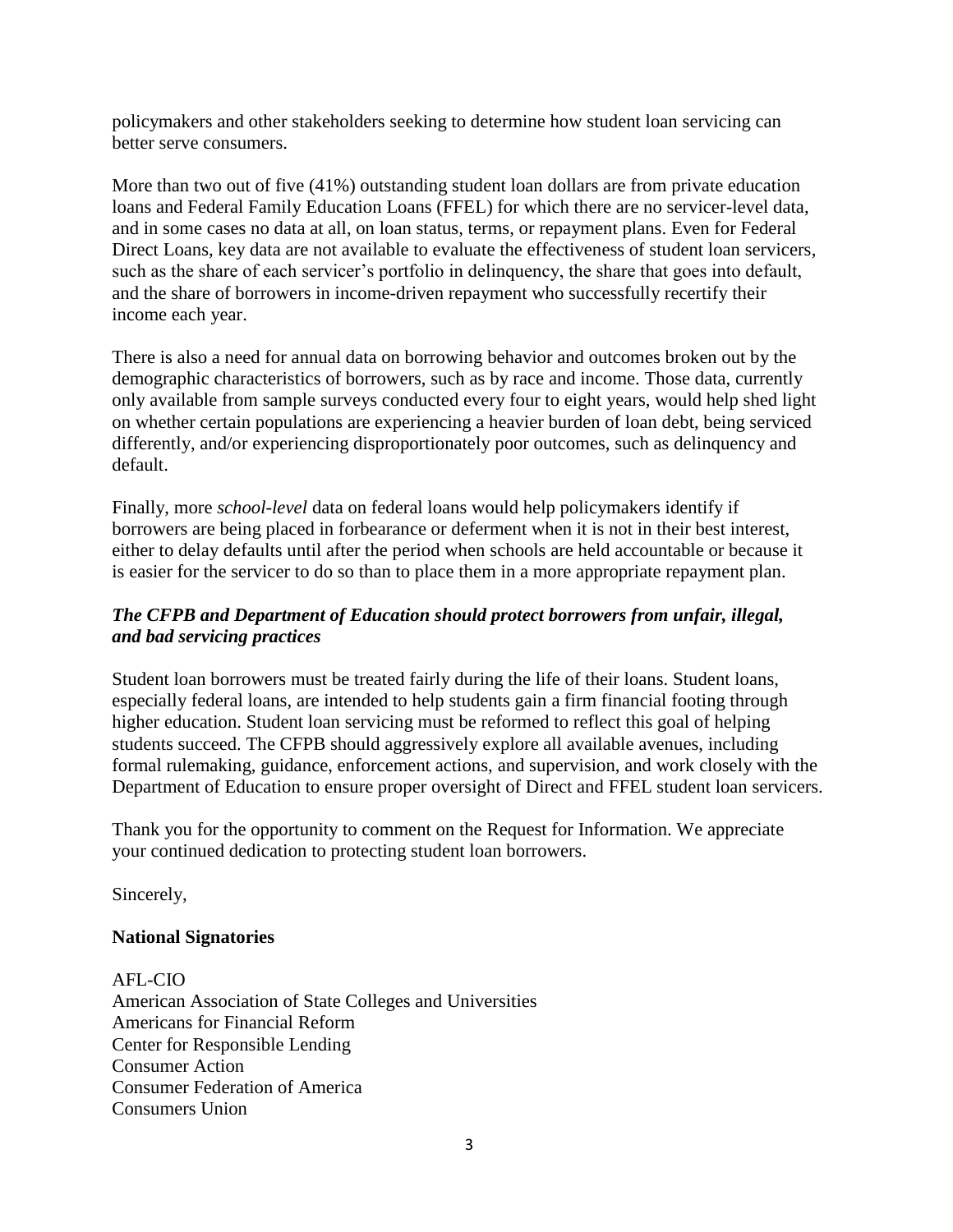Higher Ed Not Debt Jobs With Justice The Leadership Conference on Civil and Human Rights National Association of Consumer Advocates National Community Reinvestment Coalition National Consumer Law Center (on behalf of its low-income clients) National Council of La Raza National Education Association National Fair Housing Alliance National People's Action National Urban League Project Springboard Public Citizen Service Employees International Union (SEIU) Student Labor Action Project The Other 98% TICAS U.S. Public Interest Research Group United States Student Association Veteran Education Success Young Invincibles

#### **State Signatories**

Arkansans Against Abusive Payday Lending, AR Arkansas Community Organizations, AR Arizona Community Action Association, AZ Arizona PIRG, AZ California Reinvestment Coalition, CA SEIU Local 221, CA Mutual Housing California, CA California State Student Association, CA Colorado PIRG, CO ConnPIRG, CT Connecticut Citizen Action Group, CT Connecticut Association for Human Services, CT Delaware Community Reinvestment Action Council, DE Florida Alliance for Consumer Protection, FL Consumer Federation of the Southeast, FL Jacksonville Area Legal Aid, Inc., FL Florida PIRG, FL Georgia PIRG, GA Hawaii Appleseed Center for Law & Economic Justice, HI Scott County Housing Council, IA Iowa PIRG, IA Woodstock Institute, IL Northwest Side Housing Center, IL Heartland Alliance for Human Needs & Human Rights, IL Illinois Asset Building Group, IL The Law Project of the Chicago Lawyers' Committee for Civil Rights Under Law, IL Bethel New Life Inc., IL Illinois PIRG, IL Partners In Community Building, Inc. (PICB), IL Project IRENE, IL Spanish Coalition for Housing , IL Global Network CDC, IL Bethel New Life Inc., IL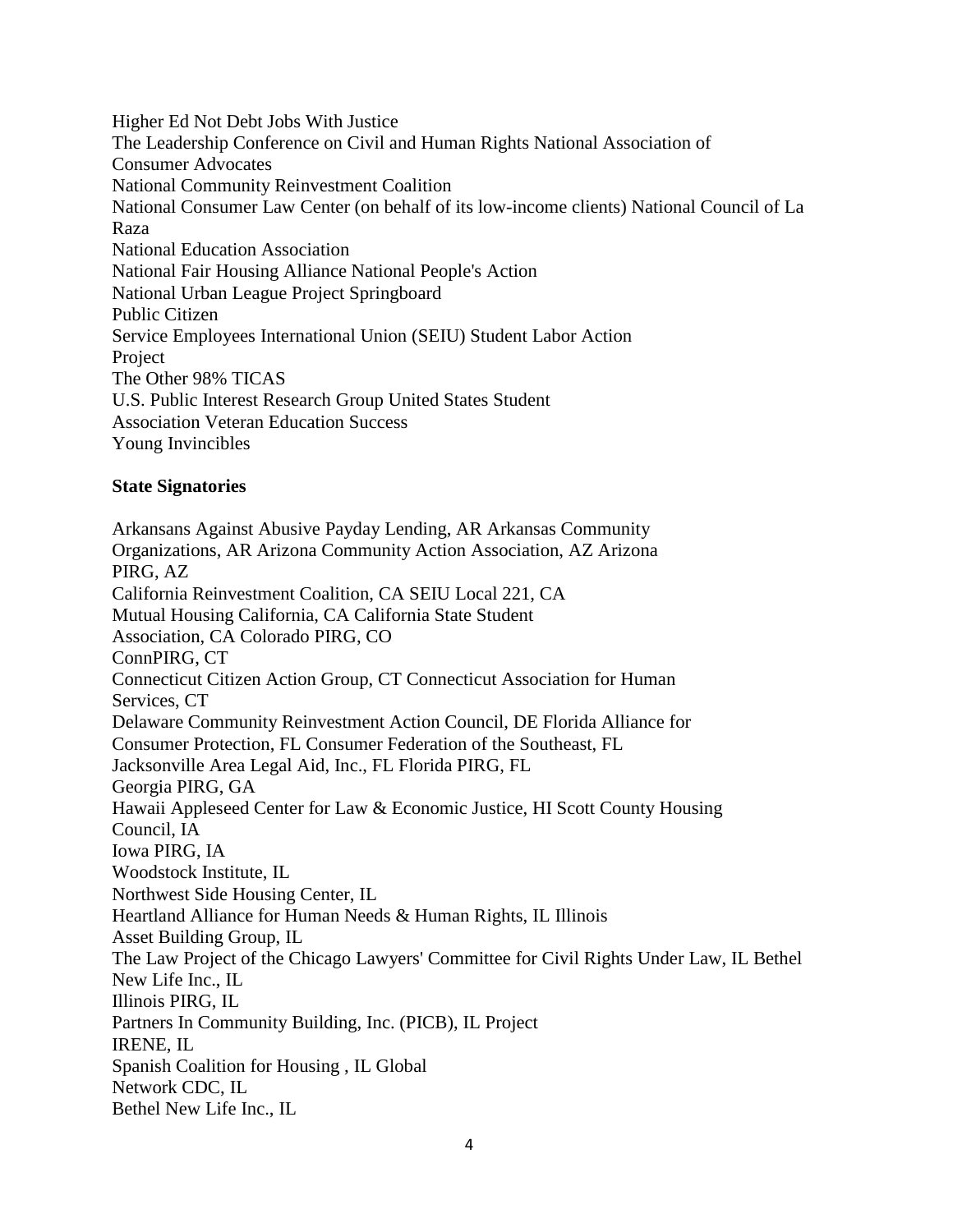Citizen Action/Illinois, IL U.S. Public Interest Research Group, IL Northwest Indiana Reinvestment Alliance, IN Kentucky Equal Justice Center, KY Puentes New Orleans, LA Louisiana Community Reinvestment Coalition, LA The Midas Collaborative, MA MASSPIRG, MA SEIU Local 509,MA Maryland CASH Campaign, MD Baltimore Neighborhoods, Inc, MD Maryland Consumer Rights Coalition, MD PYT FUNDS INC Pay Your Tuition, MD Maryland PIRG, MD Center for Civil Justice, MI PIRG in Michigan, MI Hennepin Technical College Student Senate, MN American Council on Consumer Awareness, Inc., MN African Immigrant Services (AIS), MN Missouri PIRG, MO Coalition for a Prosperous Mississippi, MS Reinvestment Partners, NC North Carolina Consumers Council, NC North Carolina Justice Center, NC Action NC, NC Achievement Academy of Durham, NC Heather Jarvis, Student Loan Expert, NC North Carolina PIRG, NC New Hampshire PIRG, NH New Jersey Citizen Action, NJ New Jersey PIRG,NJ New Mexico PIRG, NM Western New York Law Center, NY NYPIRG, NY New Economy Project, NY NHS Consumer Law Center, OH Affairs Unlimited, OH Neighborhood Housing Services of Greater Cleveland, OH Policy Matters Ohio, OH The Legal Aid Society of Cleveland, OH Ohio PIRG, OH Oregon State Public Interest Research Group (OSPIRG), OR Oregon Consumer League, OR The One Less Foundation, PA Community Legal Services, Inc., of Philadelphia, PA (on behalf of our low income clients), PA Pennsylvania PIRG, PA Rhode Island PIRG, RI South Carolina Appleseed Legal Justice Center, SC Tennessee Citizen Action, TN Virginia Citizens Consumer Council, VA